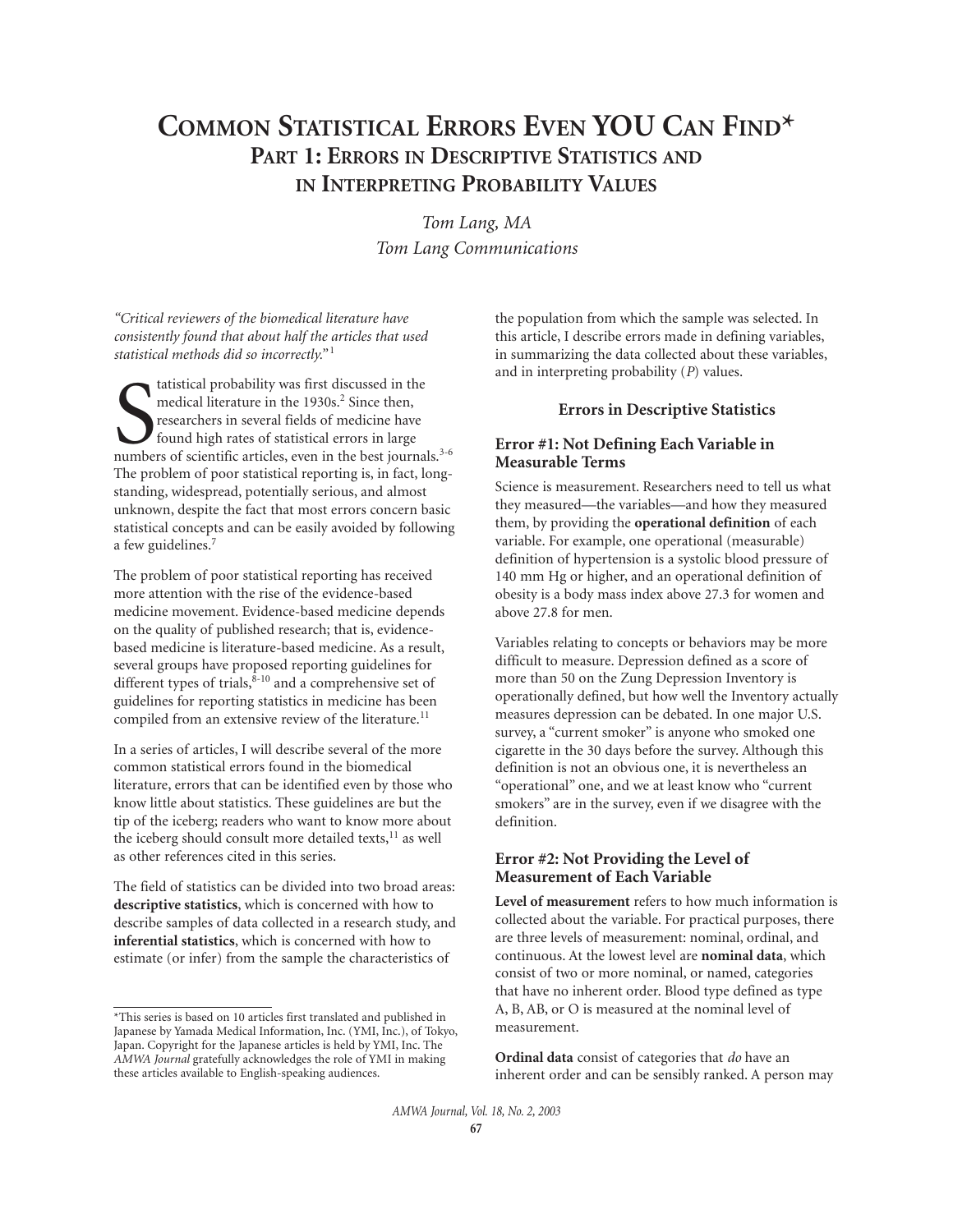be described as short, medium, or tall. We may not know the exact height of the patients studied, but we do know that a person in the tall category is taller than one in the medium category, who, in turn, is taller than one in the short category.

**Continuous data** consist of values along a continuous measurement scale, such as height measured in centimeters or as blood pressure measured in millimeters of mercury. Continuous data are the highest level of measurement because they tell how far each point value is from any other value on the same scale.

Researchers need to specify the level of measurement for each variable. For example, they may wish to characterize a patient's blood pressure as a nominal variable (either elevated or not elevated), as an ordinal variable (hypotensive, normotensive, or hypertensive), or as a continuous variable (the systolic pressure in millimeters of mercury). The levels of measurement of response and explanatory variables are important because they determine the type of statistical test that can be used to analyze relationships. Different combinations of levels of measurement require different statistical tests.

## **Error #3: Dividing Continuous Data into Ordinal Categories Without Explaining Why or How the Categories Were Created**

To simplify statistical analyses, continuous data, such as height measured in centimeters, are often separated into two or more ordinal categories, such as short, medium, and tall. Reducing the level of measurement in this way also reduces the precision of the measurements, however, as well as reducing the variability in the data. Authors should explain why they chose to lose this precision. In addition, they should explain how the boundaries of the ordinal categories were determined, to avoid the appearance of bias. In some cases, the boundaries (or cut points) that define the categories can be chosen to favor certain results.

# **Error #4: Using the Mean and Standard Deviation to Describe Continuous Data That Are Not Normally Distributed**

Unlike nominal and ordinal data, which are easily summarized as the number or percent of observations in each category, continuous data can be graphed to form distributions. Distributions are usually described with a value summarizing the bulk of the data—the mean, median, or mode—and a range of values that represent the variation of the data around the summary value—the range, the interpercentile range, or the standard deviation  $(SD)$ .

Normal distributions are appropriately described with any of the above descriptive statistics, although the mean and the SD are used most commonly. In fact, the mean and the SD should be used *only* to describe approximately normal distributions. By definition, about 67% of the values of a normal distribution are within  $\pm 1$  SD of the mean, and about 95% are within ± 2 SDs. **Nonnormal** or **skewed distributions,** however, are *not* appropriately described with the mean and the SD. The **median** value (the value that divides observations into an upper and a lower half) and the **interquartile range** (the range of values that include the middle 50% of the observations) are more appropriate for describing nonnormally distributed data.

Most biologic data are not normally distributed, so the median and interquartile range should be more common than the mean and the SD. A useful rule of thumb is that if the SD is greater than half of the mean (and negative values are not possible), the data are not normally distributed.

### **Error #5: Using the Standard Error of the Mean (SEM) As a Descriptive Statistic**

Unlike the mean and the SD, which are *descriptive statistics* for a *sample* of (normally distributed) data, the **standard error of the mean (SEM)** is a *measure of precision* for an estimated characteristic of a *population*. (One SEM on either side of the estimate is essentially a 67% confidence interval [see later]. However, the SEM is often reported instead of the SD. The SEM is always smaller than the SD, and so its use makes measurements look more precise than they are. In addition, the preferred measure of precision in the life sciences is the 95% confidence interval. Thus, measurements (when normally distributed) should be described with the mean and SD, not SEM, and an estimate should be accompanied by the 95% confidence interval, not the SEM.

# **Errors in Interpreting Probability (***P***) Values**

*"We think of tests of significance more as methods of reporting than for making decisions because much more must go into making medical policy than the results of a significance test."*<sup>12</sup>

Probability (*P*) values can be thought of as the amount of evidence in favor of chance as the explanation for the difference between groups. When the probability is small, usually less than five times in 100, chance is rejected as the cause, and the difference is attributed to the intervention under study; that is, *P* values indicate mathematical probability, not biologic importance. Probability values are compared to the alpha level that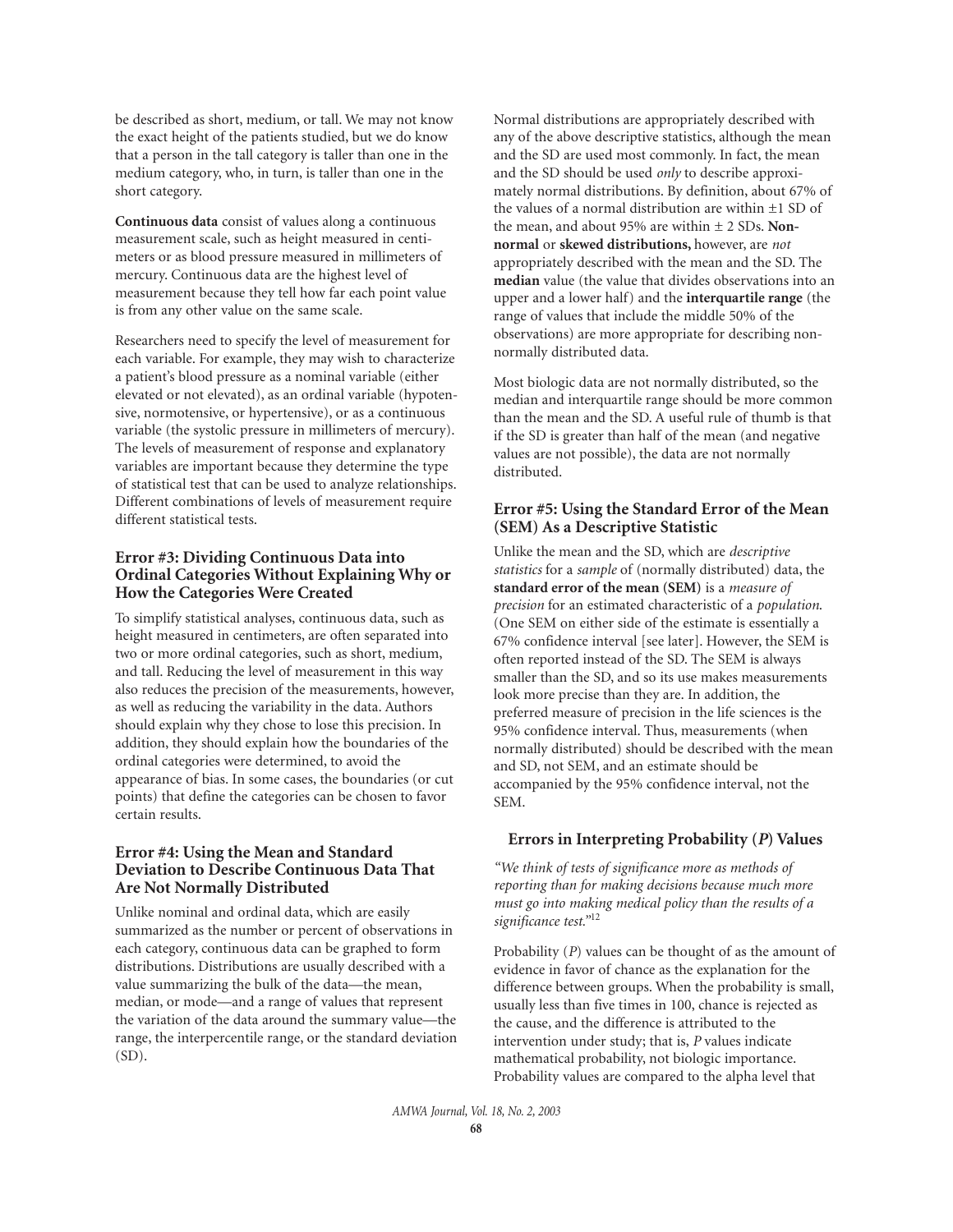defines the threshold of statistical significance. Alpha is often set at 0.05. A *P* value below alpha is "statistically significant"; a *P* value above alpha is "not significant at the 0.05 level." This all-or-none interpretation of a *P* value and the fact that any alpha level is arbitrary are other causes of misinterpretation.

A *P* value can help to decide whether, say, two groups are significantly different. The *lack* of statistical significance, however, does not necessarily mean that the groups are similar. Concluding that groups are equivalent because they do not differ significantly is another common misinterpretation.

#### **Error #6: Reporting Only** *P* **Values for Results**

The problems described have led journals to recommend reporting the 95% confidence interval for the difference between groups (that is, for the "estimate") instead of, or in addition to, the *P* value for the difference.13 The following examples show the usefulness of confidence intervals.<sup>11</sup>

- *The effect of the drug on lowering diastolic blood pressure was statistically significant* (*P*<0.05). Here, the *P* value could be 0.049; statistically significant (at the 0.05 level) but so close to 0.05 that it should be interpreted similarly to a *P* value of, say, 0.051, which is *not* statistically significant. In addition, we do not know by how much the drug lowered diastolic pressure; that is, we cannot judge the clinical importance of the reduction.
- *The mean diastolic blood pressure of the treatment group dropped from 110 to 92 mm Hg* (*P*=0.02). This presentation is the most typical. The values before and after the test are given, but not the difference. The mean drop—the 18-mm Hg difference—is statistically significant, but it is also an *estimate* of the drug's effectiveness, and without a 95% confidence interval, the precision (and therefore the usefulness) of the estimate cannot be determined.
- *The drug lowered diastolic blood pressure by a mean of 18 mm Hg, from 110 to 92 mm Hg* (95% *CI* = *2 to 34 mm Hg*; *P*=0.02). The confidence interval indicates that if the drug were to be tested on 100 samples similar to the one reported, the average drop in blood pressure would range between 2 and 34 mm Hg in 95 of the 100 samples. A drop of only 2 mm Hg is not clinically important, but a drop of 34 mm Hg is. So, although the *mean* drop in blood pressure in this particular study was statistically significant, the expected difference in blood pressures may not always be clinically important; that is, the study results are actually *inconclusive*. For conclusive results, more patients probably need to be studied to narrow the

confidence interval until *all* or *none* of the values are clinically important.

## **Error #7: Not Confirming That the Assumptions of Statistical Tests Were Met**

Statistical tests may not give accurate results if their assumptions are violated.<sup>14</sup> For this reason, both the name of the test and a statement that its assumptions were met by the data should be included when reporting statistical analyses. The most common errors are

- Using parametric tests (which require data to be normally distributed) when the data are skewed. In particular, when comparing two groups, the Student *t* test is often used when the Wilcoxon rank sum test (or another nonparametric test that does not assume normally distributed data) is more appropriate.
- Using tests for independent samples on paired samples, which require tests for paired data. Again, the Student *t* test is often used when a paired *t* test is required.
- Using linear regression analysis without establishing that the relationship between variables is, in fact, linear. (The assumption of linearity may be tested by what is called an analysis of "residuals."<sup>11</sup>)

## **Error #8: Interpreting Nonstatistically Significant Results As "Negative"When They Are, in Fact, Inconclusive**

A researcher who finds no statistically significant difference between experimental groups must decide whether the lack of difference means that the groups were, in fact, similar (the intervention made no difference), or that too few data were collected to detect a meaningful difference. This decision is usually made with a **power calculation**, which determines how many subjects must be studied to have a given chance of detecting a given difference, if such a difference is there to be detected.

Unfortunately, many studies reporting nonstatistically significant findings are underpowered and, therefore, do not provide conclusive answers.15 The researchers found no difference, but neither can they rule out the existence of a difference. Absence of proof is not proof of absence.

In adequately powered studies, statistically insignificant results are truly negative: the groups being compared are, in fact, similar because no difference was found, but a difference *could* have been found had it existed in the data. Adequate power is especially important in equivalence trials (or noninferiority trials), which are conducted to establish that one drug is as good as another.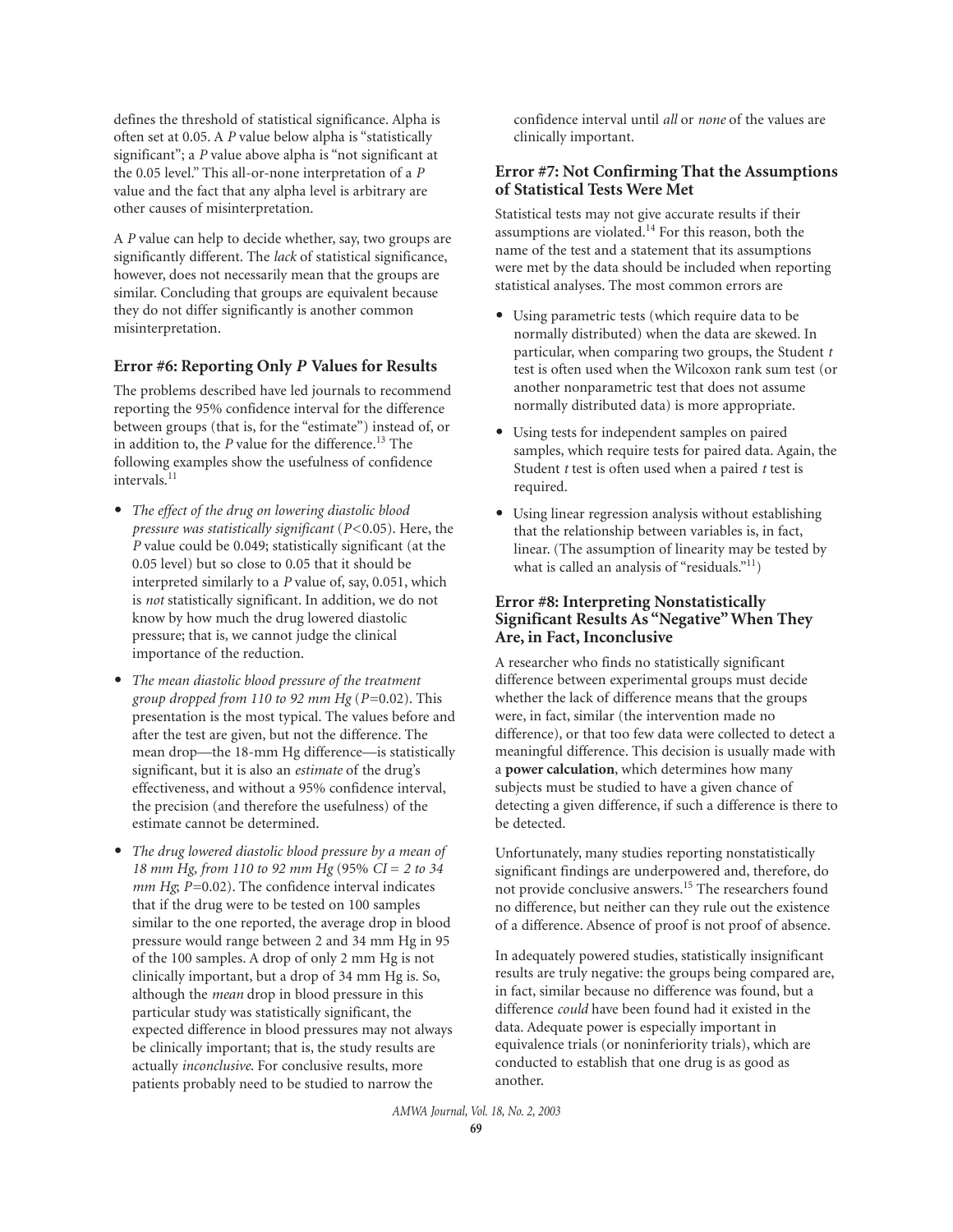# **Error #9: Not Reporting Whether or How Adjustments Were Made for Multiple Hypothesis Tests**

Many studies report several *P* values, which increases the risk of making a **type I error**: concluding that the difference found is the result of an intervention when chance is a more likely explanation. For example, to compare each of six groups to all the others, 15 pair-wise statistical tests—15 *P* values—are needed. Without adjusting for these multiple tests, the chance of making a type I error rises from 5 times in 100 (the typical alpha level of 0.05) to 55 times in 100 (an alpha of 0.55).

The multiple testing problem may be encountered when

- **Establishing group equivalence** by testing each of several baseline characteristics for differences between groups (hoping to find none)
- Performing **multiple pair-wise comparisons**, which occurs when three or more groups of data are compared two at a time in separate analyses
- Testing **multiple endpoints** that are influenced by the same set of explanatory variables
- Performing **secondary analyses** of relationships observed during the study but not identified in the original study design
- Performing **subgroup analyses** not planned in the original study
- Performing **interim analyses of accumulating data** (one or more endpoints measured at several different times)
- **Comparing groups at multiple time points** with a series of individual group comparisons (repeatedmeasures procedures)

Adjusting for multiple comparisons is sometimes optional. However, readers need to know whether or not adjustments were made and, if so, what adjustments were involved.<sup>16</sup> The Bonferroni correction is a common adjustment, for example.

Multiple testing is often needed to explore new relationships among data; however, exploratory analyses should be reported as exploratory. Data dredging performing *undisclosed* analyses to compute many *P* values to find *something* that is statistically significant (and, therefore, worth reporting)—is poor science.

# **Error #10: Confusing Statistical Significance with Biologic Importance**

As described here, many researchers interpret a statistically significant *P* value as indicating a biologically important result.<sup>17</sup> In fact, *P* values have no biologic interpretation. The nature and size of the difference must be judged to determine biologic importance. Perhaps the best way to remember this most common of statistical errors, as well as to close this article, is with a quote from statistician John Yancy: "It has been said that a fellow with one leg frozen in ice and the other leg in boiling water is comfortable—on average."<sup>18</sup>

## **References**

- 1. Glantz SA. Biostatistics: how to detect, correct and prevent errors in the medical literature. *Circulation*. 1980;61:1-7.
- 2. Mainland D. Chance and the blood count. *Can Med Assoc J*. 1934; June:656-658.
- 3. Schor S, Karten I. Statistical evaluation of medical journal manuscripts. *JAMA*. 1966;195:1145.
- 4. White SJ. Statistical errors in papers in the *Br J Psychiatry*. 1979;135:336-342.
- 5. Hemminki E. Quality of reports of clinical trials submitted by the drug industry to the Finnish and Swedish control authorities. *Eur J Clin Pharmacol*. 1981;19:157-165.
- 6. Gore SM, Jones G, Thompson SG. The *Lancet*'s statistical review process: areas for improvement by authors. *Lancet*. 1992;340:100-102.
- 7. George SL. Statistics in medical journals: a survey of current policies and proposals for editors. *Med Pediatric Oncol*. 1985;13:109-112.
- 8. Altman DG, Schulz KF, Moher D, et al, for the CONSORT Group. The CONSORT statement: revised recommendations for improving the quality of parallel-group randomized trials. *Ann Intern Med*. 2001;134:657-62; *Lancet*. 2001;357:1191-1194; *JAMA*. 2001;285:1987-1991.
- 9. Stroup D, Berlin J, Morton S, et al. Meta-analysis of observational studies in epidemiology [MOOSE]: a proposal for reporting. *JAMA*. 2000;283:2008-2012.
- 10. Moher D, Cook DJ, Eastwood S, et al, for the QUORUM Group. Improving the quality of reports of meta-analyses of randomised controlled trials: the QUORUM statement. *Lancet*. 1999;354:1896-1900.